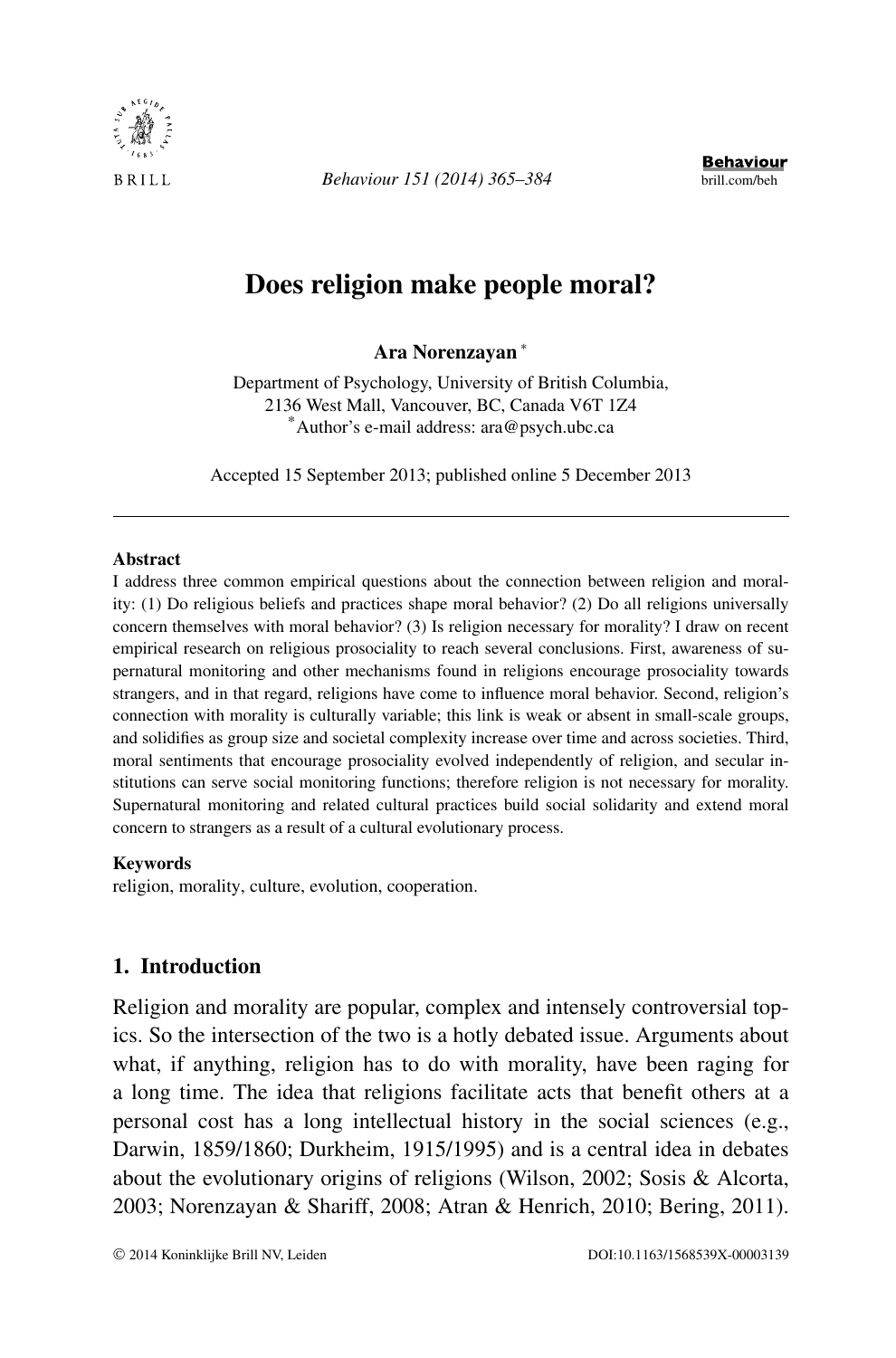However, this idea remains controversial, and has been critiqued by both opponents of religion (e.g., Dawkins, 2006; Dennett, 2006), as well as by behavioral scientists interested in the roots of morality as well as religion (e.g., Baumard & Boyer, 2013; de Waal, 2013).

There are several key empirical claims underlying this debate that are being actively investigated in the fast-moving evolutionary studies of religion. In this brief article, I bring together findings from experimental social psychology, cultural anthropology, behavioral economics, and history, and address three related but distinct questions about religion and morality that are at the core of this debate. These three questions are: (1) do religious beliefs and practices have any causal impact on moral behavior? (2) Do all religions universally prescribe moral behavior? (3) Is religion necessary for morality?

I examine these three questions in light of the empirical evidence. In doing so, I present a theory that explains the connection between religion and prosocial behavior (a key aspect of morality) as the outcome of an autocatalytic historical process that is shaped by cultural evolution — non-genetic, socially transmitted changes in beliefs and behaviors. I start with a brief summary of this argument. The specific details, as well as the wide-ranging evidence that this argument rests on, can be found elsewhere (Norenzayan & Shariff, 2008; Atran & Henrich, 2010; Norenzayan, 2013; Slingerland et al., in press). Then I outline the implications of this argument for the above three questions, while being mindful that other related, but distinct perspectives on the evolutionary origins of religion may have different takes on the religion and morality debate (e.g., Bering, 2011; Bulbulia & Sosis, 2011; Schloss & Murray, 2011; Bloom, 2012; Baumard & Boyer, 2013).

The starting point is that religious beliefs and practices emerged as cognitive side-effects of a set of biases rooted in mental architecture, such as the intuition that minds can operate separate from bodies (mind-body dualism), and that people and events exist for a purpose (teleology). Once intuitions about supernatural beings and ritual-behavior complexes were in place, rapid cultural evolution facilitated a process of coevolution between societal size and complexity on one hand, and devotional practices to Big Gods on the other — increasingly powerful, interventionist, and morally concerned supernatural monitors of the expanding group who demand unwavering commitment and loyalty. Over historical time in the last ten-to-twelve millenia, this led to — in some places but not others — the gradual linking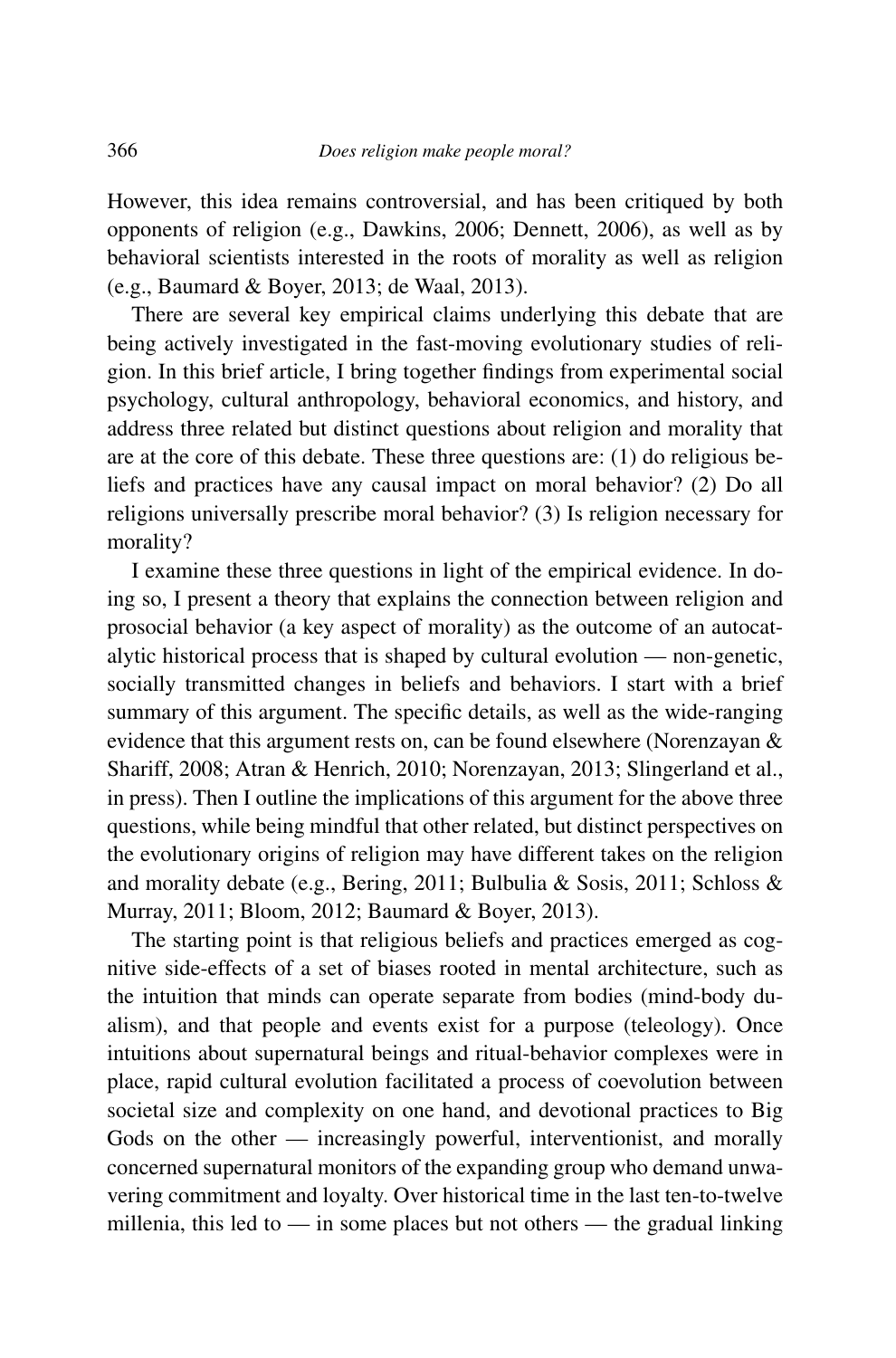up of religious beliefs and practices with prosocial tendencies, or religious prosociality (Norenzayan & Shariff, 2008; Norenzayan, 2013). In turn, belief in these moralizing deities and related social commitment devices cascaded around the world with these ever-expanding, culturally spreading groups.

In this way, religious prosociality helps explain the scientific puzzle of large-scale cooperation in humans. This is a puzzle for three reasons. Despite the fact that for most of their evolutionary history human beings lived in small bands of foragers (who had in turn descended from primate troops), today, the vast majority of humans live in large, anonymous, yet intensely cooperative societies (Seabright, 2004). Second, this change happened rapidly and very recently, that is, in the last 12 000 years. Third, while human beings share with their primate relatives many cooperative instincts (de Waal, 2008), the scope and intensity of large-scale cooperation in humans are unknown in other species (Richerson & Boyd, 2005).

The central idea, then, is that the spread of prosocial religions in the last twelve millenia has been an important shaper of large-scale societies where anonymous interactions are essential to the social fabric. Importantly, it is not, and has not been, the only force leading to the scaling up of the cooperative sphere. Cultural norms for cooperation with strangers, as well institutions that enforce trust and cooperation, by for example, introducing third-party punishment (Herrmann et al., 2008) also have broadened the moral sphere. However, institutions such as courts, police, and other contract-enforcing mechanisms are not always effective, have developed rather recently and only in some places. In the developing world, these institutions lack credibility, and therefore in the majority of the world, religion continues to thrive as an important source of cooperation and trust among strangers (e.g., Norris & Inglehart, 2004). But when they have succeeded, these institutions have replaced the community-building functions of prosocial religions. Effectively, these secular societies, guided by secular mechanisms for norm-enforcement, have climbed the ladder of religion and then kicked it away.

Religious prosociality binds unrelated strangers together, but, contrary to many theological teachings, there is little reason to expect that this prosociality is actually extended without limits to everyone. The same forces that cement and expand social solidarity within the group also have the potential to feed the flames of intolerance and conflict between rival religious communities, particularly when one's group is seen to be under threat by these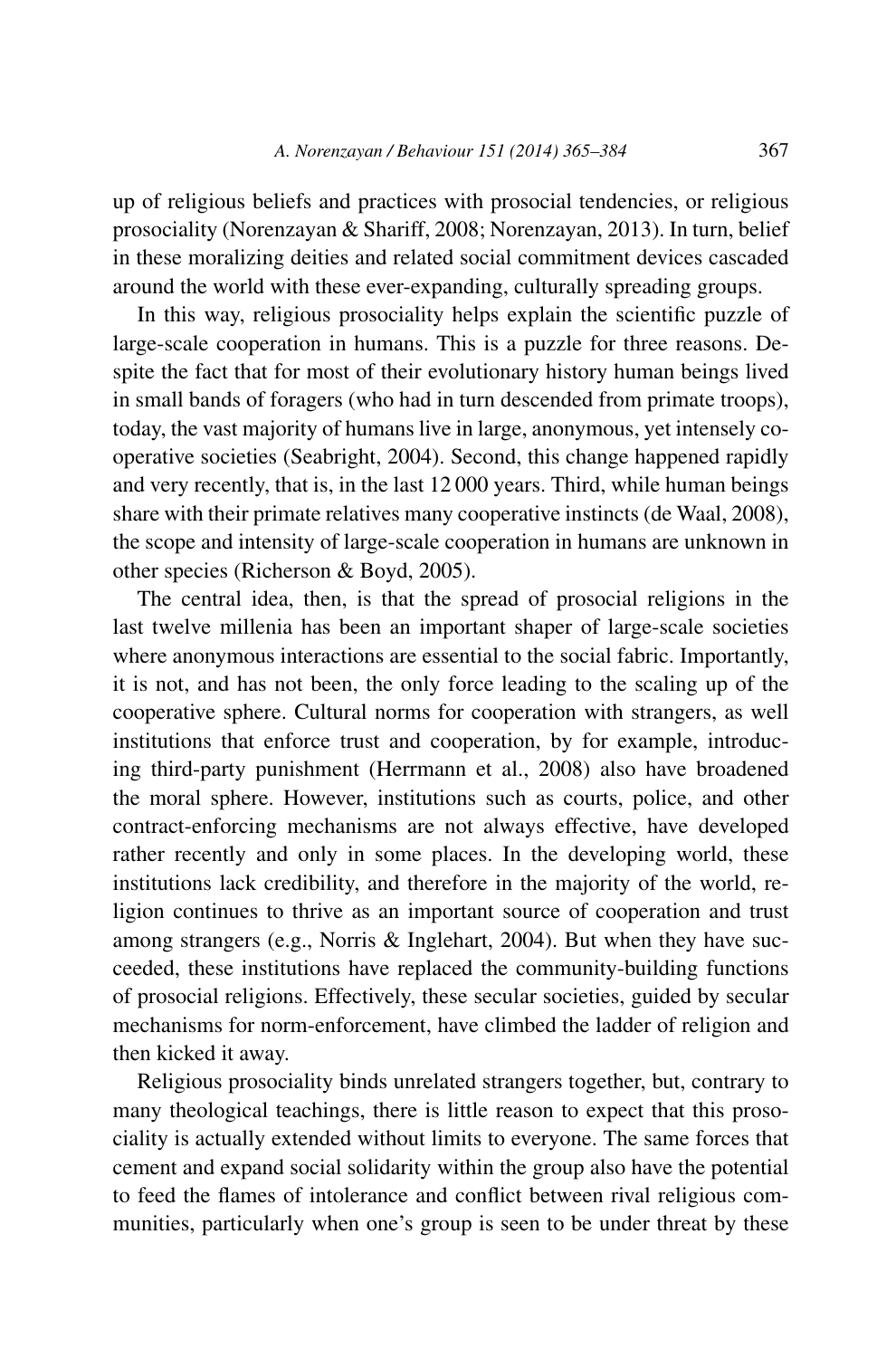groups or by nonbelievers. The precise boundaries of religious prosociality, and its role in fueling conflict, are important open questions for scientific study. But the seeming paradox that religion is both the handmaiden of cooperation within groups, and conflict and prejudice between groups, can be explained by the same psychological mechanisms that religions exploit to create social solidarity (Norenzayan, 2013; see also Haidt, 2012; Bloom, 2012).

Before we begin, two further clarifications are in order about the two loaded terms that are at the center of this debate: 'religion' and 'morality'. Let's begin with 'religion' first. The theoretical argument I offer here about religion combines two powerful ideas: first, that the intuitions that underlie religious beliefs and practices, such as commitment to supernatural beings, the sacred, and ritual behaviors, are natural byproducts of built-in cognitive tendencies that are likely to have innate components (e.g., Boyer, 2001; Atran & Norenzayan, 2004; Barrett, 2004); second, that once religious intuitions or templates are in place and produce a constrained but diverse set of beliefs, their content undergoes rapid cultural evolution such that some cultural variants spread at the expense of others (Richerson & Boyd, 2005; Norenzayan, 2013).

Taken together, these two ideas sharpen the debate about what religion is and how it can be studied scientifically. In the humanities, there is a long tradition of debating (apparently without any clear resolution) the definition of the term 'religion' (see, for example, Clarke & Byrne, 1993; Stausberg, 2010). However, in the evolutionary perspective that motivates the argument presented here, and in agreement with much of the cognitive science approach to religion, it becomes clear that 'religion' is not a natural kind category or a definable concept, therefore semantic debates about how to define religion are not scientifically productive. Rather, the term 'religion' is more accurately seen as a convenient label, pointing towards a package of (precisely operationalized) beliefs and behaviors. This package is assembled over historical time, taking on different shapes in different cultural and historical contexts. From a cultural evolutionary perspective, then, the scientific project of explaining religion is not only to account for the universal features of religion found in every human society, but to also explain the often dramatic cultural changes that we see in the 'religious package' found in the historical and ethnographic record (e.g., Swanson, 1964; Roes & Raymond, 2003).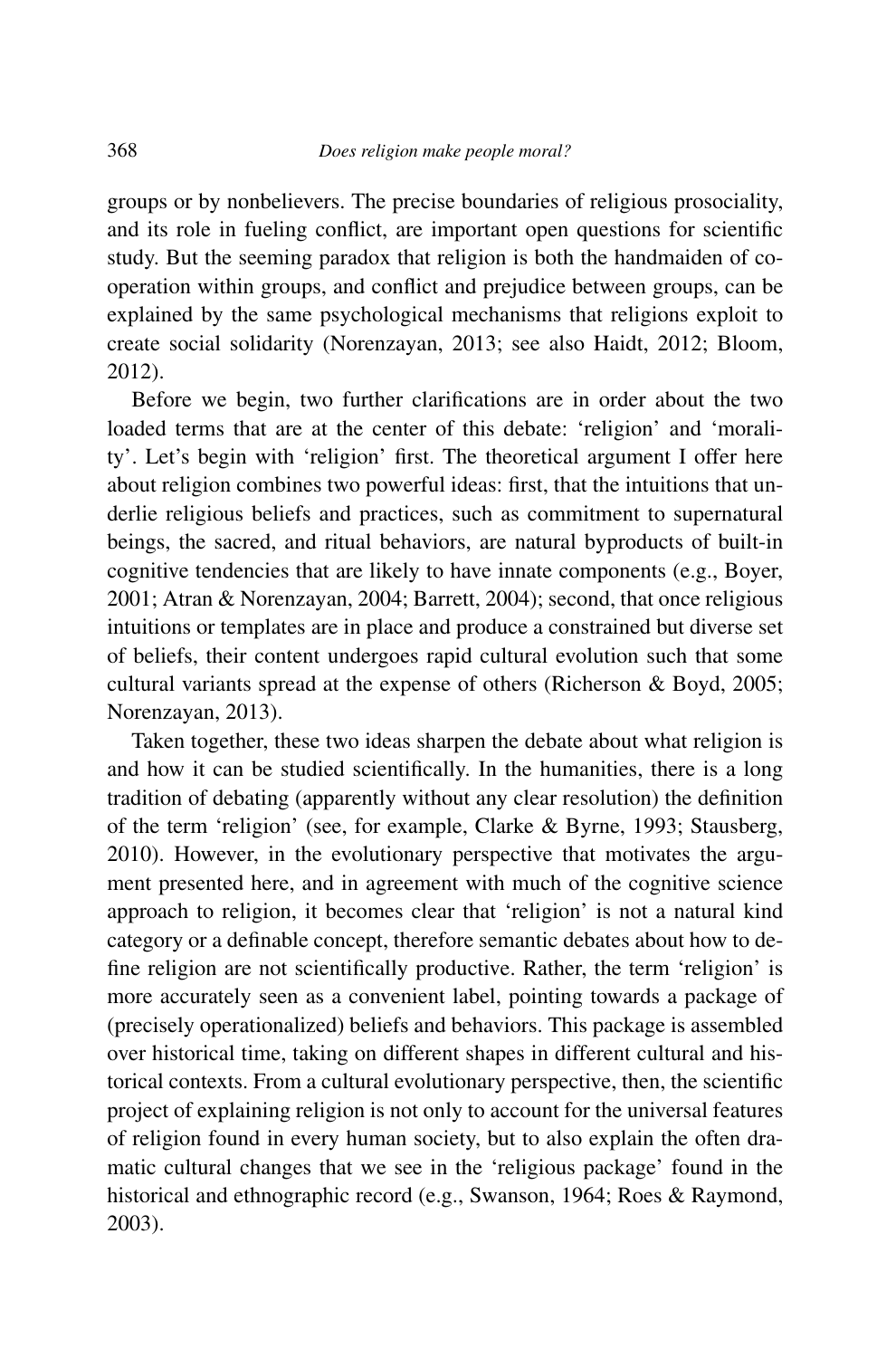Similar to 'religion', 'morality' is also a hotly debated concept, and there are many important and unresolved issues (Doris et al., 2012). However, once again, for the purposes of the discussion here, we need not agree on the clear demarcation (necessary and sufficient conditions) of what constitutes morality. Even if such conditions existed and were similar across cultures an important but separate issue — we can proceed by being precise about the components of beliefs and behaviors that are under investigation and that fall under the rubric of morality. Taking into account these considerations, the evolutionary perspective presented here sees human moral psychology — as well as religion — as a natural phenomenon that is the converging product of genetic and cultural inheritance. At the broadest level, then, morality can be conceptualized as "... interlocking sets of values, virtues, norms, practices, identities, institutions, technologies, and evolved psychological mechanisms that work together to suppress or regulate self-interest and make cooperative societies possible" (Haidt, 2012, p. 270). From an evolutionary standpoint, morality is therefore intimately linked to the problem of how large, anonymous, but cooperative societies solve the problem of free riding.

# **2. Question 1: Do religious beliefs and practices encourage moral behavior?**

Does religion encourage prosocial behavior? Here I discuss and highlight evidence drawn from three different social science literatures based on different methods that address this question. As is the case for any empirical science on an important question, the conclusions from each of these literatures has its limitations, and is best considered in combination with other evidence using other approaches to reach firm conclusions.

One traditional approach to answer this question is based on sociological surveys. American survey respondents who frequently pray and attend religious services (regardless of religious denomination) reliably report more prosocial behavior, such as more charitable donations and volunteerism (Brooks, 2006). Brooks reports, for example, that in the United States, 91% of people who attend religious services weekly or more often report donating money to charities, compared to only 66% those who attend religious services a few times a year or less. However, surveys, as useful as they are, suffer from methodological limitations and are open to alternative interpretations (for a critique, see Norenzayan & Shariff, 2008). One serious limitation,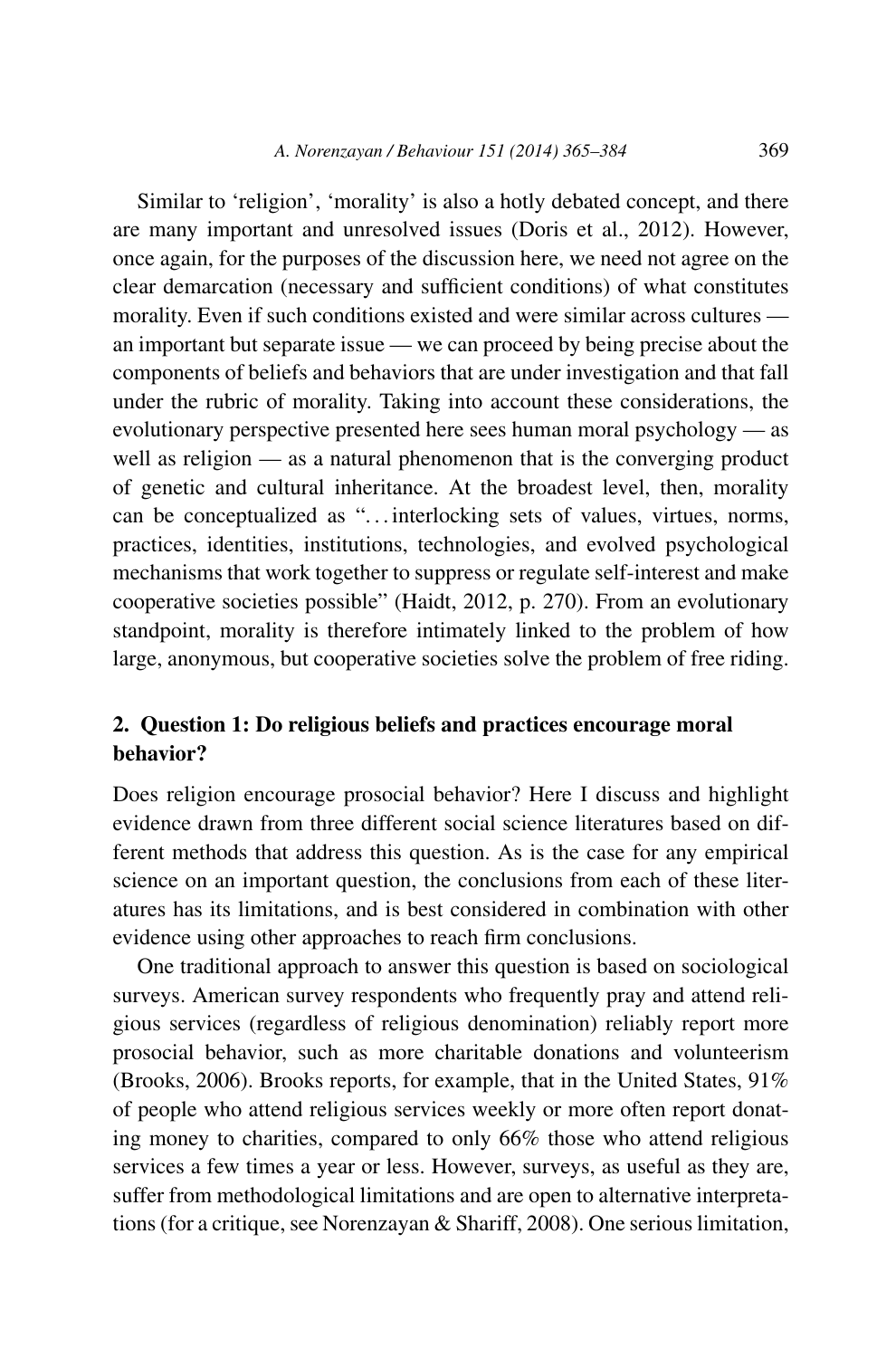for example, is that people often exaggerate socially desirable behaviors (such as how much they volunteer or give to charity). This is particularly an issue here since religiosity itself increases social desirability concerns (Gervais & Norenzayan, 2012a). Therefore, the gap found in these surveys between believers and non-believers may not reflect 'doing good' as much as it may reflect 'appearing good'.

A second approach has assessed whether self-reports of religiosity predict actual prosocial behavior measured under controlled conditions. These studies have reported mixed findings. Some studies have found no associations between religious involvement and prosocial tendencies; others have found that religious involvement does predict more prosocial behavior, but only when the prosocial act could promote a positive image for the participant, either in their own eyes or in the eyes of observers (Batson et al., 1993). Other studies, conducted outside of North America and Europe, have found a reliable association between intensity of religious participation or involvement, and willingness to cooperate or contribute to a common pool (e.g., Sosis  $\&$ Ruffle, 2003; Henrich et al., 2010; Soler, 2012).

A third approach has gone beyond survey and correlational methods and has taken advantage of combining two techniques; one, cognitive priming from experimental psychology to activate religious thoughts, and two, games from behavioral economics, where actual prosocial behavior with monetary incentives can be measured in controlled conditions. If religious thinking has a causal effect on prosocial tendencies, then experimentally-induced religious reminders should increase prosocial behavior in controlled conditions. If so, subtle religious reminders may reduce cheating, curb selfish behavior, and increase generosity towards strangers. This hypothesis is gaining increasing support (for a summary, see Norenzayan et al., in press; see also Norenzayan & Shariff, 2008). In one experiment (Shariff & Norenzayan, 2007; see Figure 1), adult non-student participants were randomly assigned to three groups: participants in the religious prime group unscrambled sentences that contained words such as God, divine, and spirit; the secular prime group unscrambled sentences with words such as civic, jury, police; and the control group unscrambled sentences with entirely neutral content. Each participant subsequently played an anonymous double-blind one-shot Dictator Game. (Post-experimental debriefing showed that participants showed no awareness of the priming concepts, or awareness of the hypothesis of the study.) Compared to the control group, nearly twice as much money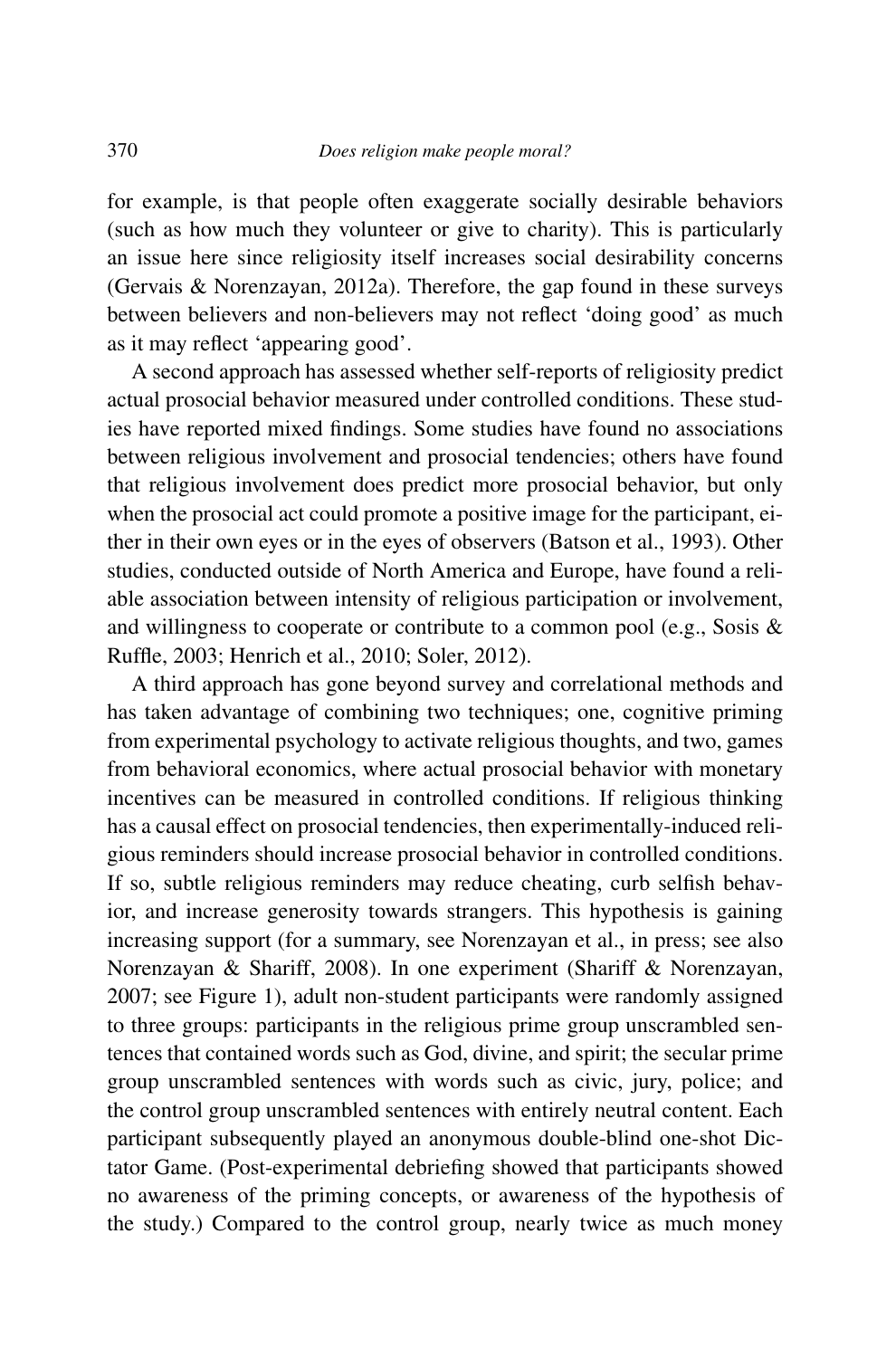

**Figure 1.** Priming religious concepts increased offers in the Dictator Game among Canadian adults; priming secular concepts had a comparable effect. The results showed not only a quantitative increase in generosity, but also a qualitative shift in giving norms. In the control group, the modal response was selfishness, a plurality of players pocketed all \$10. In the religious and secular priming conditions, the mode shifted to fairness, a plurality of players split the money evenly ( $N = 75$ ). Figure from Norenzayan & Shariff (2008).

was offered by subjects in the religious prime group. Of particular interest, the secular prime group showed the same pattern as the religious prime group, suggesting that secular mechanisms, when they are available, can also encourage generosity. Religious primes also reduce cheating among students in North America (Randolph-Seng & Nielsen, 2007), as well as in children (Piazza et al., 2011). McKay et al. (2011) found that subliminal religious priming increased third-party costly punishment of unfair behavior in a Swiss religious sample (see also Laurin et al., 2012). In these studies, individual differences in religious involvement or belief were unrelated to prosocial behavior.

Pooling all known studies together, a recent meta-analysis was conducted to assess the extent to which these effects are replicable (A.F. Shariff, A. Willard, T. Andersen & A. Norenzayan, data not shown). Overall, religious priming was found to increase prosocial behavior, with a moderate average effect size. The effect remained robust after estimating and accounting for the file-drawer effect or publication bias in psychology (that is, the possibility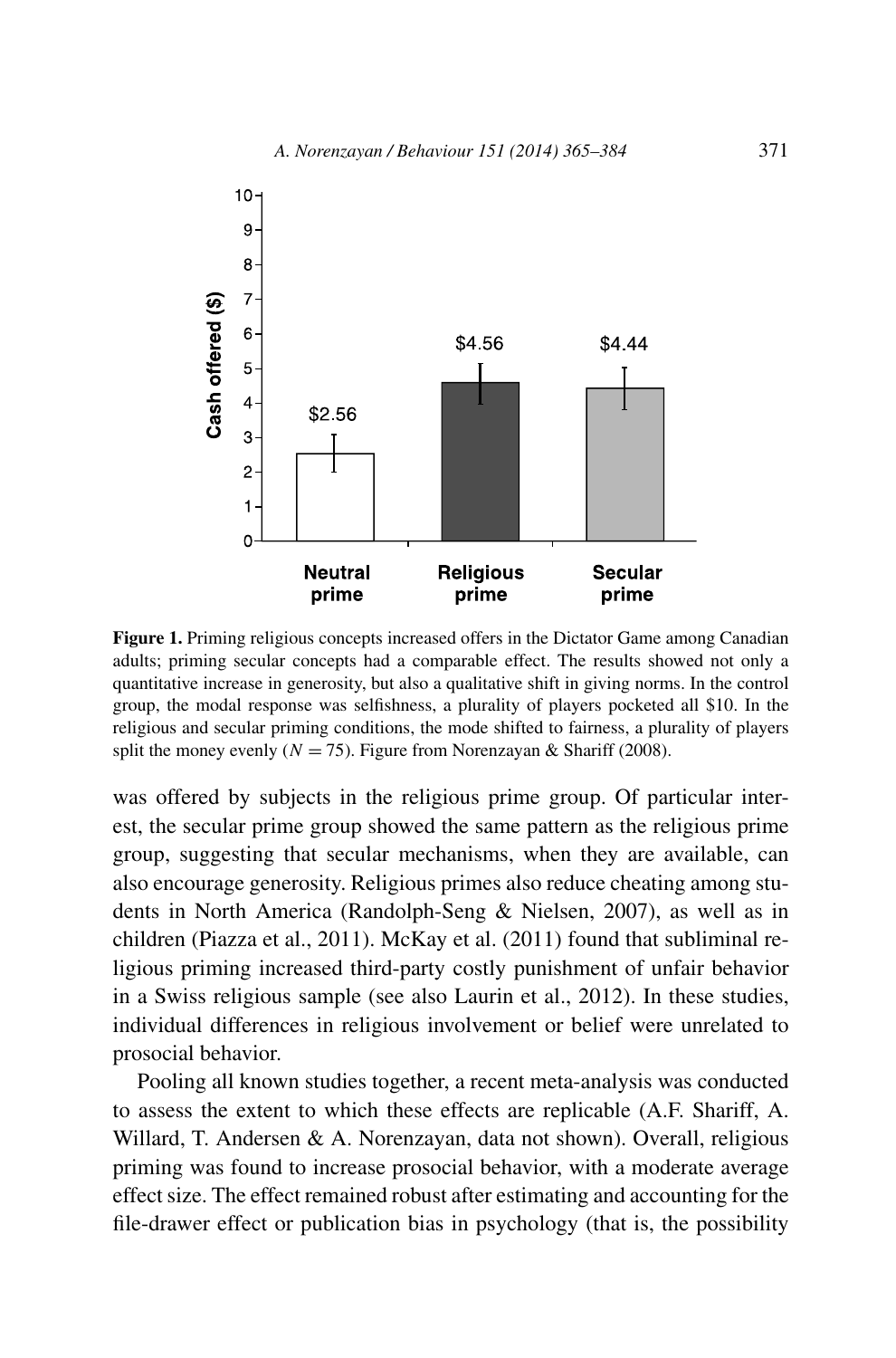that some studies that failed to find any effects were not published). Further analyses showed that religious priming effects are reliable and large for strong believers, but are non-significant for nonbelievers. This is important, because, if religious belief matters in whether or not people are responsive to religious primes, it suggests that these effects are, to an important degree, culturally conditioned. It also suggests that there is variability among nonbelievers as to whether they are responsive to religious cues.

Experimental studies indicate that one important mechanism behind these effects is supernatural monitoring, or cues of being under social surveillance by a supernatural watcher (e.g., Gervais & Norenzayan, 2012a). Growing evidence shows that being under supernatural monitoring, coupled by the threat of divine punishment, deters free-riding (for discussions, see Schloss & Murray, 2011; Norenzayan, 2013). Supernatural monitoring is likely rooted in ancient evolutionary adaptations in humans — an intensely cultural species whose social life is governed by elaborate community norms — to be sensitive to cues of social monitoring, to attend to public observation, and to anticipate punishment for norm-violations (Henrich & Henrich, 2007). As the saying goes, 'watched people are nice people'. A wide range of laboratory and field studies shows that social surveillance, or the expectation of monitoring and accountability increases prosocial tendencies (see, for example, Fehr & Fischbacher, 2003; Bateson et al., 2006).

Therefore, even when no one is watching, believers are more likely to act nicely towards strangers when they feel that a Big God is watching. It is also likely that there are additional independent mechanisms underlying religious prosociality that converge with supernatural monitoring. Other candidate mechanisms that are being investigated include participation in intense rituals (Xygalatas et al., 2013), and synchronous movement and music (Wiltermuth & Heath, 2009: but see Cohen et al., in press).

Importantly for debates about religion and morality, these studies show that when religious reminders are absent, believers and non-believers — especially those from societies with strong rule of law — are equally prosocial towards strangers. Other studies that rely on situational priming bolster this conclusion. Xygalatas (2013) randomly assigned Hindu participants in Mauritius to play a common pool resource game either in a religious setting (a temple) or in a secular setting (a restaurant). Participants preserved the shared pool of money more when they played the game in the temple compared to when they played in the restaurant. Individual differences in the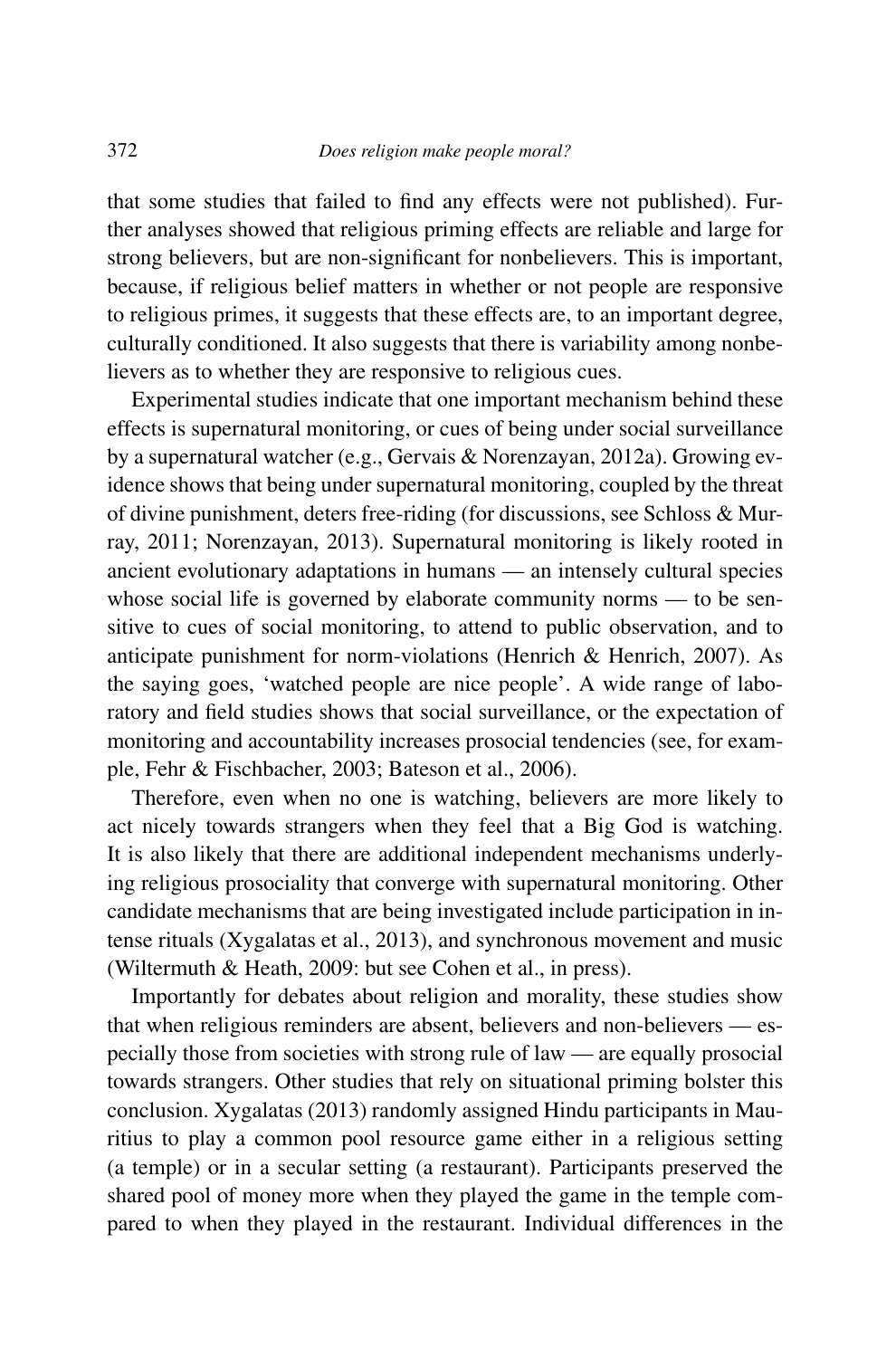intensity of religiosity were unrelated to sharing. Malhotra (2008) took advantage of the fact that for Christians, reminders of religion are more salient on Sundays than on other days of the week. He measured responsiveness to an online charity drive over a period of several weeks. Christians and nonbelievers were equally likely to give to charity except on Sundays, when Christians were three times more likely to give. These results suggest that religious prosociality is context-specific; in other words, the 'religious situation' is stronger than the 'religious disposition'.

In summary, this experimental literature, complements other evidence, allowing researchers to test a set of more specific hypotheses about religious prosociality, and with more experimental rigor that allows for causal inference. The evidence increasingly shows that there is an arrow of causality that goes from religion to a variety of prosocial behaviors, including generosity, honesty, cooperation, and altruistic punishment (Norenzayan & Shariff, 2008; Norenzayan et al., in press). Despite these important insights, the experimental priming literature is limited in that it is mostly based on samples from Western industrialized societies. These studies limit inferences about the cultural generalizability of these effects, an issue that is addressed next.

### **3. Question 2: Are all religions about morality?**

It is believed by many that supernatural agents specifically, and all religions more broadly, are inherently about morality — that all religions concern themselves with regulating moral affairs within a community. Particularly for those immersed in the Abrahamic traditions — believers and nonbelievers alike — there is a powerful intuitive appeal to this idea. After all, in these cultures, as well as in other world religions such as Buddhism and Hinduism, religion *is* intensely about regulating human morality. However, the ethnographic and historical record contradicts the claim that this linkage is a cultural universal. One of the early pioneers of the comparative study of religion, Guy Swanson (1964: 153) concluded, "The people of modern Western nations are so steeped in these beliefs which bind religion and morality, that they find it hard to conceive of societies which separate the two. Yet most anthropologists see such a separation as prevailing in primitive societies."

In small-scale societies, people must tackle an extensive variety of cooperative challenges, and therefore they are guided by a sophisticated set of local moral norms that apply to a wide range of domains, including food sharing,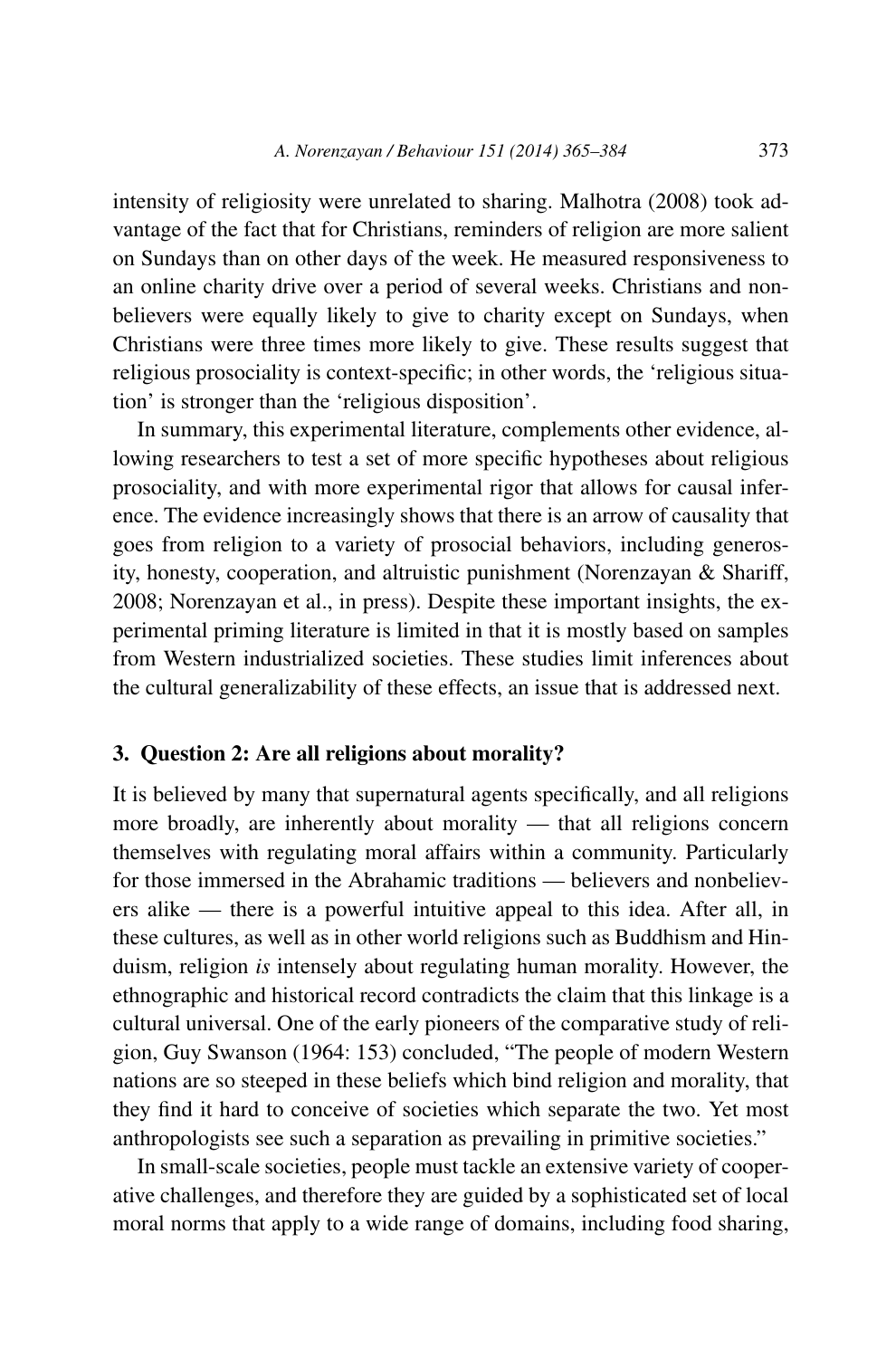caring of offspring, kinship relations, marriage, leveling of risk, and mutual defense. Moreover, these groups vary in important ways, such as in population size and density, technology, and sedentary lifestyle (Kelly, 1995; Powell et al., 2009). While recognizing these important complexities, ethnographic observations support Swanson's claim — they show that in these small-scale societies, religion's moral scope, if any, is minimal; the gods tend to have limited omniscience and limited moral concern; they may want rituals and sacrifices, but care little about how people treat each other (Swanson, 1964; Boyer, 2001; Marlowe, 2010; Purzycki, 2011). Purzycki (2011), for example, reports that for pastoralists in Tuva culture in Siberia, local 'spirit masters' known as *Cher eezi*, are pleased by ritual offerings, and are angered by overexploitation of resources, but only the ones that they directly oversee. They exert their powers in designated areas found in ritual cairns known as *ovaa*. *Cher eezi* do not see far and cannot intervene in distant places. While the *Cher eezi* have some powers and care about some things, in foraging societies, typically the gods are even more distant and indifferent. Anthropologist Frank Marlowe (2010), who has lived with Hadza foragers of Tanzania, describes Hadza religion this way:

"I think one can say that the Hadza do have a religion, certainly a cosmology anyway, but it bears little resemblance to what most of us in complex societies (with Christianity, Islam, Hinduism, etc.) think of as religion. There are no churches, preachers, leaders, or religious guardians, no idols or images of gods, no regular organized meetings, no religious morality, no belief in an afterlife — theirs is nothing like the major religions."

These observations are important — if religious prosociality was a panhuman genetic adaptation, it should be found everywhere, especially among foraging societies that give us the best (though imperfect) clues we have of ancestral human conditions. But the ethnographic record further shows that, although all known societies have gods and spirits, there is a cultural gradient in the degree to which they are (1) omniscient, (2) interventionist and (3) morally concerned. Stark (2001), for example, found that less than a quarter of the cultures in one ethnographic database of the world's cultures have a Big God who is involved in human affairs and cares about human morality. But this cultural variability is non-random; it covaries systematically with societal size and complexity (Roes & Raymond, 2003; Johnson, 2005). As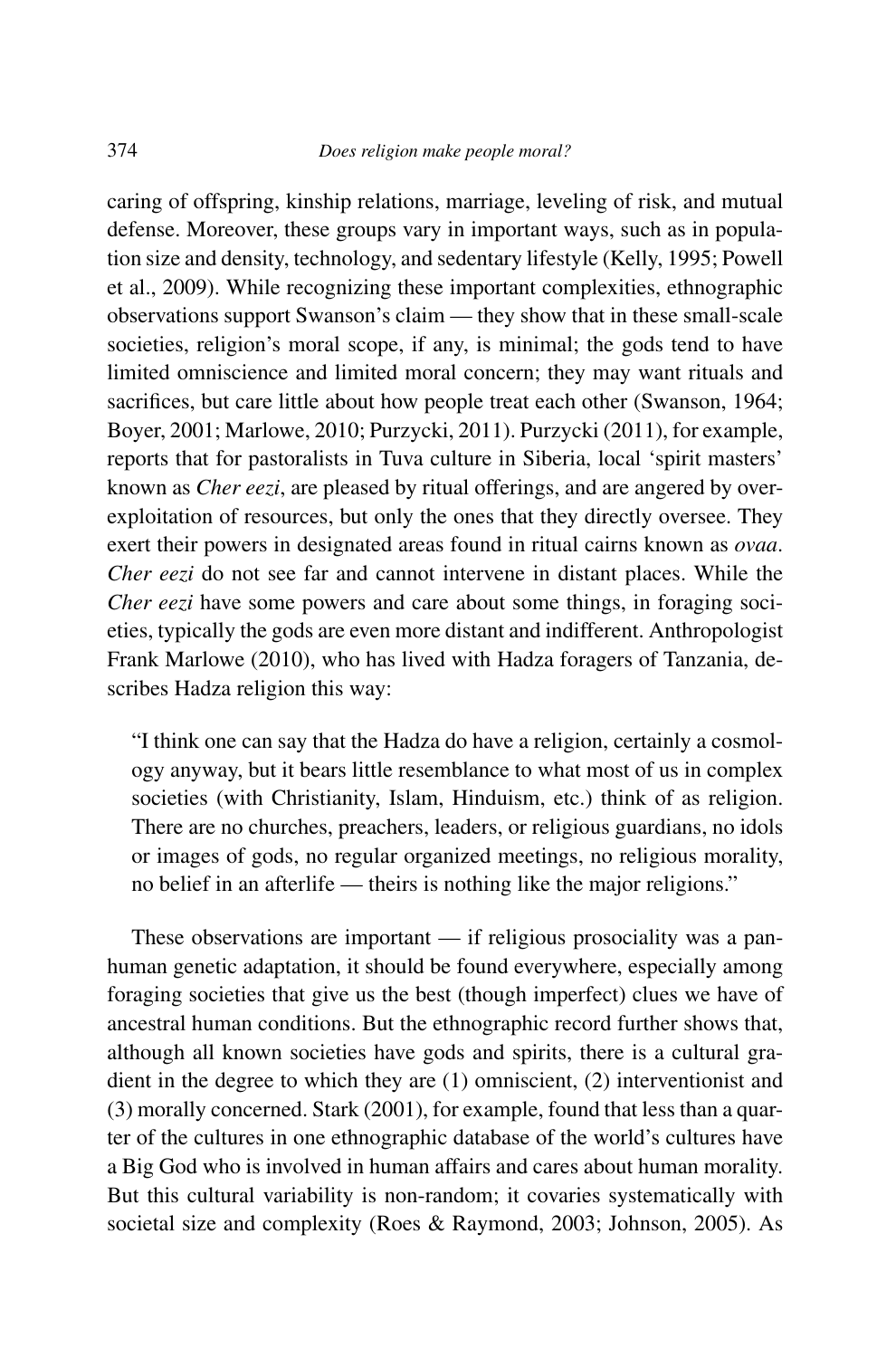group size increases, the odds increase of the existence of one or several Big Gods — omniscient, all-powerful, morally concerned deities who directly regulate moral behavior and dole out punishments and rewards.

In the cultural evolutionary perspective, these observations make sense. In small-scale societies, where face-to-face interactions are typical, people build cooperative communities that draw on kin altruism, reciprocity, and a rich repertoire of local cultural norms — without needing to lean on watchful gods. But as societies scale up and groups get too large, anonymity rapidly invades interactions; otherwise cooperative human behaviors begin to erode (e.g., Henrich & Henrich, 2007). It is precisely in these anonymous societies that, widespread belief in watchful gods, if adopted, could contribute to maintaining large-scale cooperation. The direct implication of this fact, which begs for scientific explanation, is that despite starting off as a rare cultural variant, belief in these Big Gods spread so successfully that the vast majority of the world's believers belong to religions with such gods (Norenzayan, 2013). The linking up of religion with morality, then, is a cultural development that emerged over historical time in some places. Cultural variants of gods that contributed to the creation and expansion of social solidarity were more likely to proliferate. Although aspects of both what we call 'religion' and 'morality' have innate components (see below), the linking of the two appears to be a cultural shift, not a fixed part of humanity's genetic inheritance.

There is further cross cultural, archeological, and historical evidence supporting this cultural evolutionary hypothesis of religious prosociality driven by passionate devotion to Big Gods. In a wide-ranging investigation spanning 15 societies of pastoralists and horticulturalists, Henrich et al. (2010) specifically tested the idea that participation in prosocial religions with Big Gods encourages more prosocial behavior compared to participation in local religions that typically do not have gods with wide moral scope. Henrich and colleagues found that, controlling for age, sex, household size, community size, and a wide range of other socio-demographic variables, endorsement of religions with Big Gods increased offers in the Dictator Game by 6%, and in the Ultimatum game by 10% (given a standardized stake equaling 100). These are substantial effects, once we realize that (1) the range of behavioral variation in these games is quite restricted (in both games, rarely people offer more than 50% of the stake); and (2) other known contributing factors to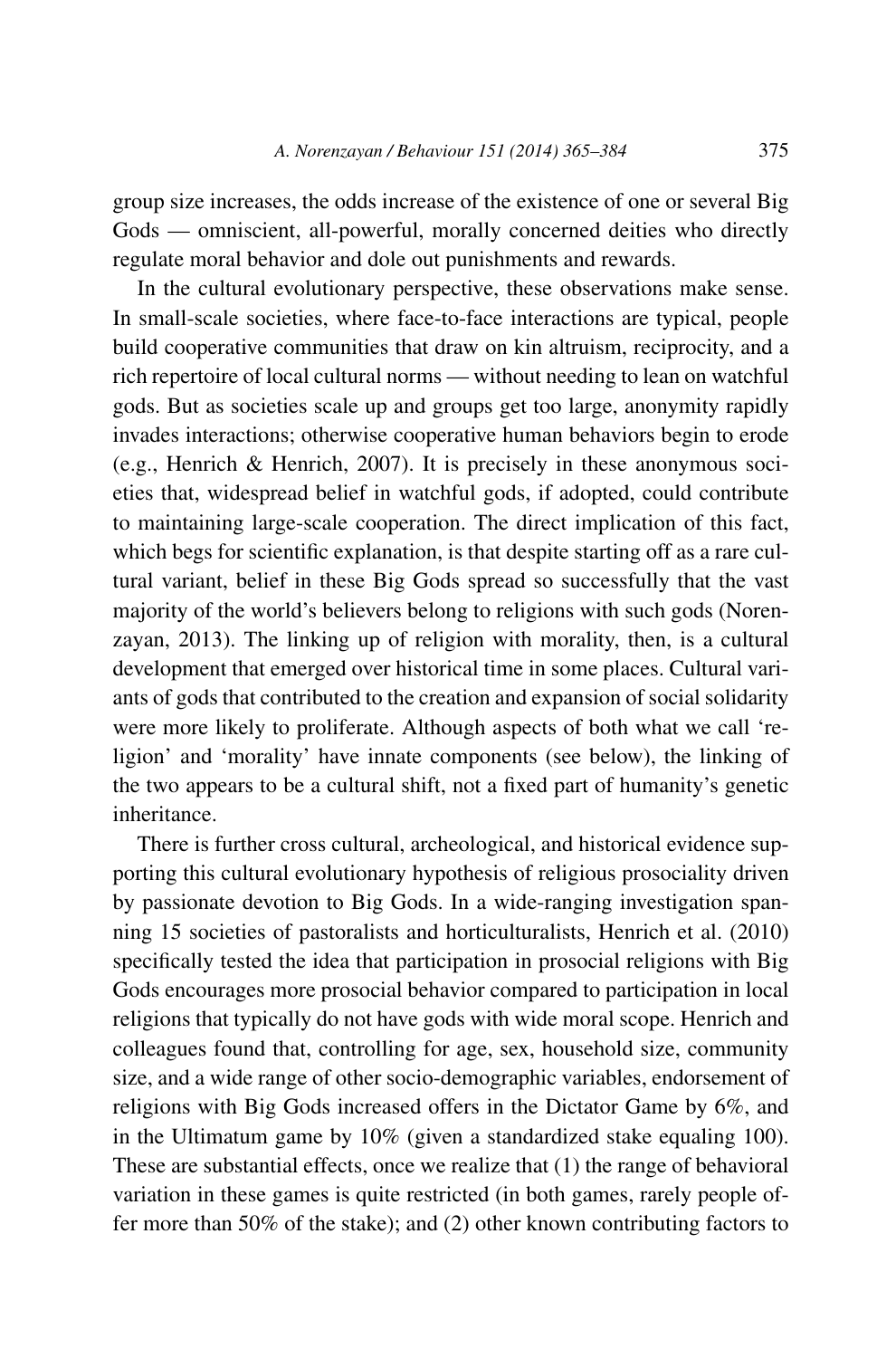prosocial behavior were accounted for (therefore, these effect sizes are specific to religion). The other key finding was that greater market integration, that is, experience with economic exchange with strangers, also led to greater prosocial behavior. Once again, prosocial religions are an important factor, but not the only factor, in encouraging prosociality with strangers.

Available archeological evidence, though limited, is consistent with these cross-cultural findings. Although devotion to Big Gods does not typically reveal material traces before writing emerged, the archeological record contains several hints that related practices, such as the expansion of regular rituals and the construction of religiously significant monumental architecture co-occurred as populations exploded, political complexity increased, and agriculture spread (Cauvin, 1999; Marcus & Flannery, 2004). Evidence for this can be found in Çatalhöyük, a 9500-year-old Neolithic site in southern Anatolia (e.g., Whitehouse & Hodder, 2010). The on-going excavation of Göbekli Tepe, a 11 000-year-old site of monumental architecture with religious significance, suggests that it may have been one of the world's first temples, where hunter-gatherers possibly congregated and engaged in organized religious rituals (Schmidt, 2010).

One of the best-documented historical case studies looks at the Big God of the Abrahamic traditions. Textual evidence reveals the gradual evolution of the Abrahamic God from a tribal war god with limited social and moral concern, to the unitary, supreme, moralizing deity of Judaism, and two of the world's largest religious communities — Christianity and Islam (a summary of this evidence can be found in Wright, 2009). Another relevant case study is Chinese civilization. There is an active debate about the precise role of supernatural monitoring and other secular mechanisms in the moral order of the emerging and evolving Chinese polity (Clark & Winslett, 2011; Paper, 2012). Nevertheless, even there, evidence from early China shows that supernatural monitoring and punishment played an increasingly important role in the emergence of the first large-scale societies in China (see Clark & Winslett, 2011; Slingerland et al., in press). In summary, there are important open questions and debates regarding the role of religious prosociality and other mechanisms in the ethnographic and historical record of the scaling up of societies over time. But these debates revolve around a statistical pattern that suggests that, religion's role in regulating moral affairs in large societies has been a cultural process that coalesced over time, primarily where anonymous societies took shape and expanded.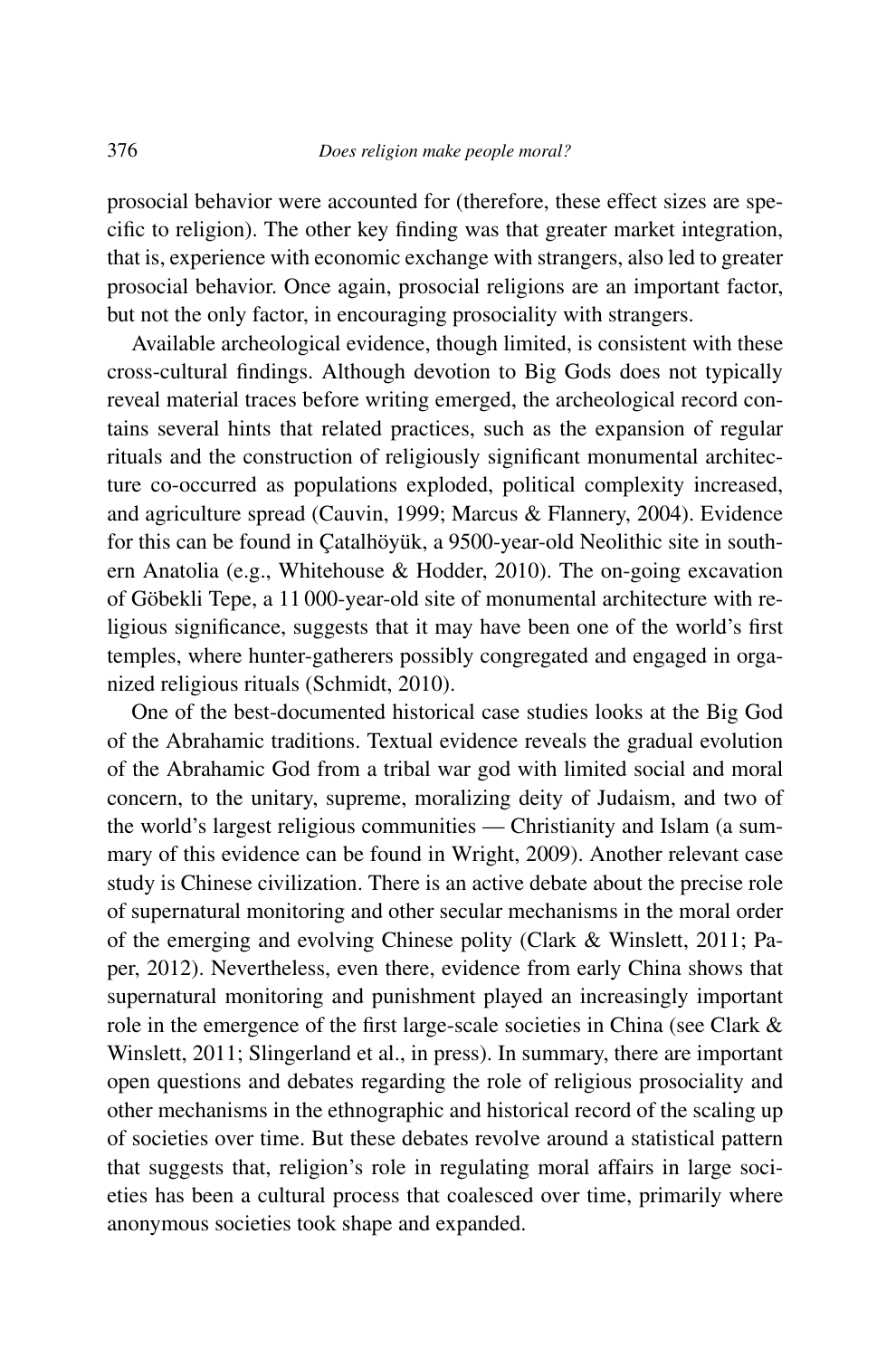### **4. Question 3: Is religion necessary for morality?**

While there is mounting evidence that reminders of supernatural monitors and related practices encourage prosociality, another idea, that without religion, there could be no morality, also deserves careful attention because it is as widely believed as it is mistaken. This is not just the personal opinion of Dr. Laura Schlessinger (an influential public media personality in America) who infamously claimed, "it's impossible for people to be moral without a belief in God. The fear of God is what keeps people on the straight and narrow" (Blumner, 2011). It is 'common wisdom' among many religious believers, and is a primary reason why distrust of atheism is rampant among them (for evidence and reviews, see Gervais et al., 2011; Gervais & Norenzayan, 2013). It also appears to be one of the key reasons why believers would rather trust people who believe in the 'wrong god' (that is, someone of another religion), than they would trust people of their own culture who believe in no god, that is, atheists (Edgell et al., 2006; Norenzayan, 2013).

Even a major Enlightenment figure as John Locke shared this intuition. In the landmark *Letter Concerning Toleration* (1983/1689), a foundational document that ushered the idea of religious tolerance of minority groups, Locke defended religious diversity, and then excluded atheists from moral protection:

"Those are not at all to be tolerated who deny the being of a God. Promises, covenants, and oaths, which are the bonds of human society, can have no hold upon an atheist. The taking away of God, though but even in thought, dissolves all."

Despite its widespread appeal, this view does not fit the facts at least for two important reasons. First, core human moral instincts, such as empathy, compassion, and shame are much more ancient than religiously motivated prosociality, and are deeply rooted in the primate heritage (de Waal, 2013), and some of the precursors of these instincts can be found even in the mammalian brain (Churchland, 2012). Some precursors of moral instincts, such as capacities for emotional contagion, consolation, and grief have been found in chimpanzees as well as other species, such as elephants (de Waal, 2008).

These early building blocks of moral psychology draw on innate instincts and emotions rooted in evolutionary adaptations, such as kinship psychology and the caring of offspring (empathy, compassion), reciprocity (guilt,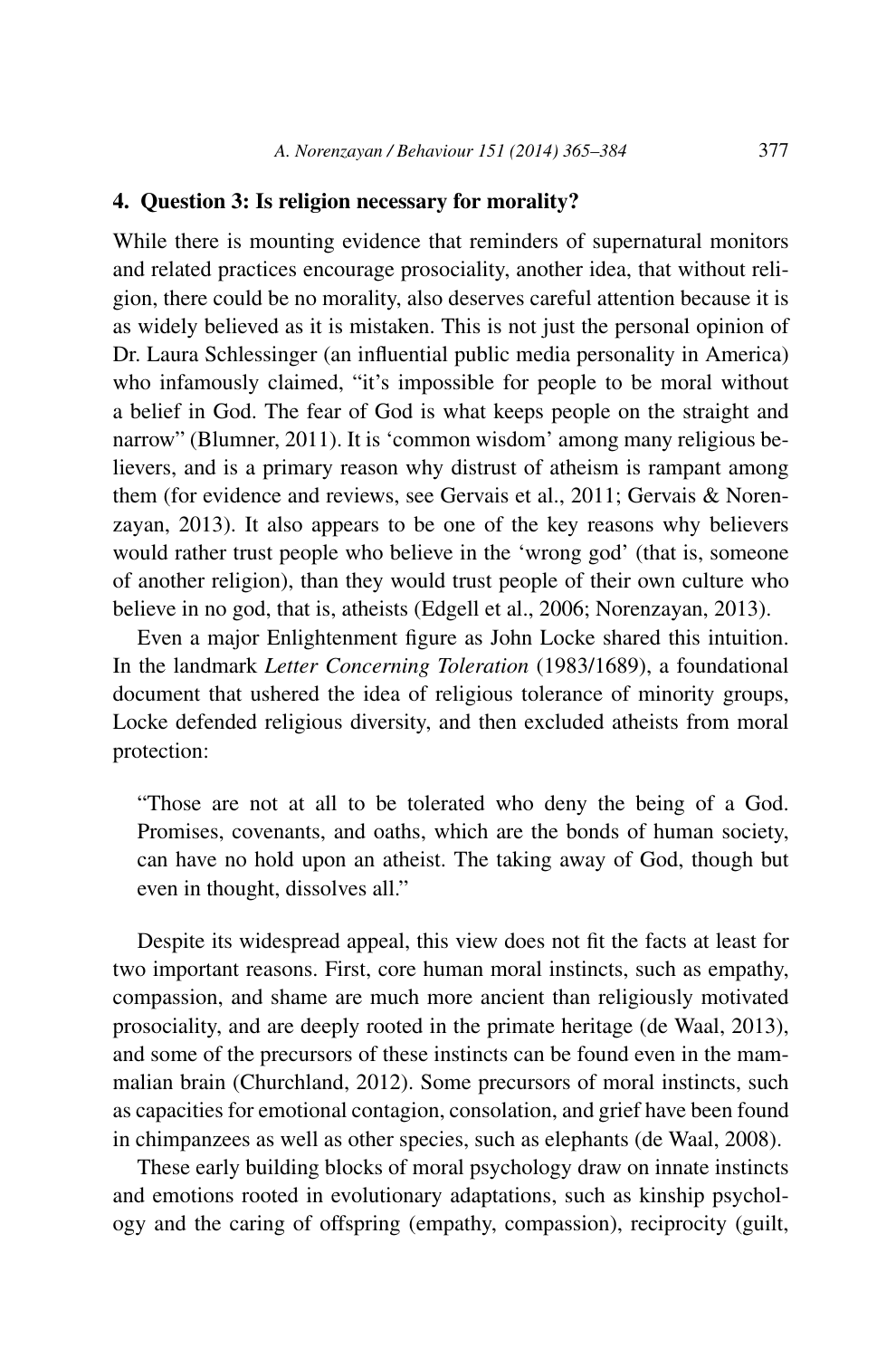anger), and deference towards dominance hierarchies (shame, pride). Everyone, believers and disbelievers alike, have them. In one study that looked at whether feelings of compassion led to prosocial behavior among believers and non-believers, Saslow et al. (2012) found that (1) religiosity and feelings of compassion were statistically unrelated; and (2) for nonbelievers, the greater the feelings of compassion were, the more prosocial their behavior was; (3) however, among believers, feelings of compassion were unrelated to prosocial behavior. Although more studies are needed to reach firm conclusions, these results suggest that if anything, compassion may be more strongly linked to prosociality among non-believers. While we have ample evidence that supernatural monitoring provided by world religions encourage prosociality, these preliminary data by Saslow et al. show that, if anything, moral emotions such as compassion are more strongly linked up with prosociality in non-believers, which could explain why, typically believers and nonbelievers do not differ in prosociality unless religious reminders are present in the situation.

There is additional evidence that suggests that moral intuitions are primary and likely have innate components, as even preverbal babies have the early precursors of these intuitions. For example, by 6-months of age, babies show a preference for an individual who helps and an aversion to an individual who obstructs someone else's goal (Hamlin et al., 2007). Eightmonth old babies not only prefer prosocial individuals, but they also prefer individuals who act harshly towards an antisocial individual (Hamlin et al., 2011). However, these moral emotions are intuitively directed towards family members and close friends, therefore, socializing children and adults to extend them more broadly is possible, but is not a given; it is facilitated by cultural norms about how to treat others. In support of this idea, in economic game studies with adult participants in large-scale societies, some amount of prosocial tendencies remain even when experimenters go at great lengths to ensure anonymity and lack of accountability (Henrich & Henrich, 2006). In this way, societies develop norms for kindness, fairness, and other virtues that harness the moral emotions to expand the moral circle (see, for example, Kitcher, 2011; Singer, 2011).

What about prosocial behavior among strangers that is motivated by social monitoring incentives? Here too, the view that religion is necessary for morality is mistaken, because it overlooks the fact that supernatural monitoring and punishment are not the only game in town — in societies with strong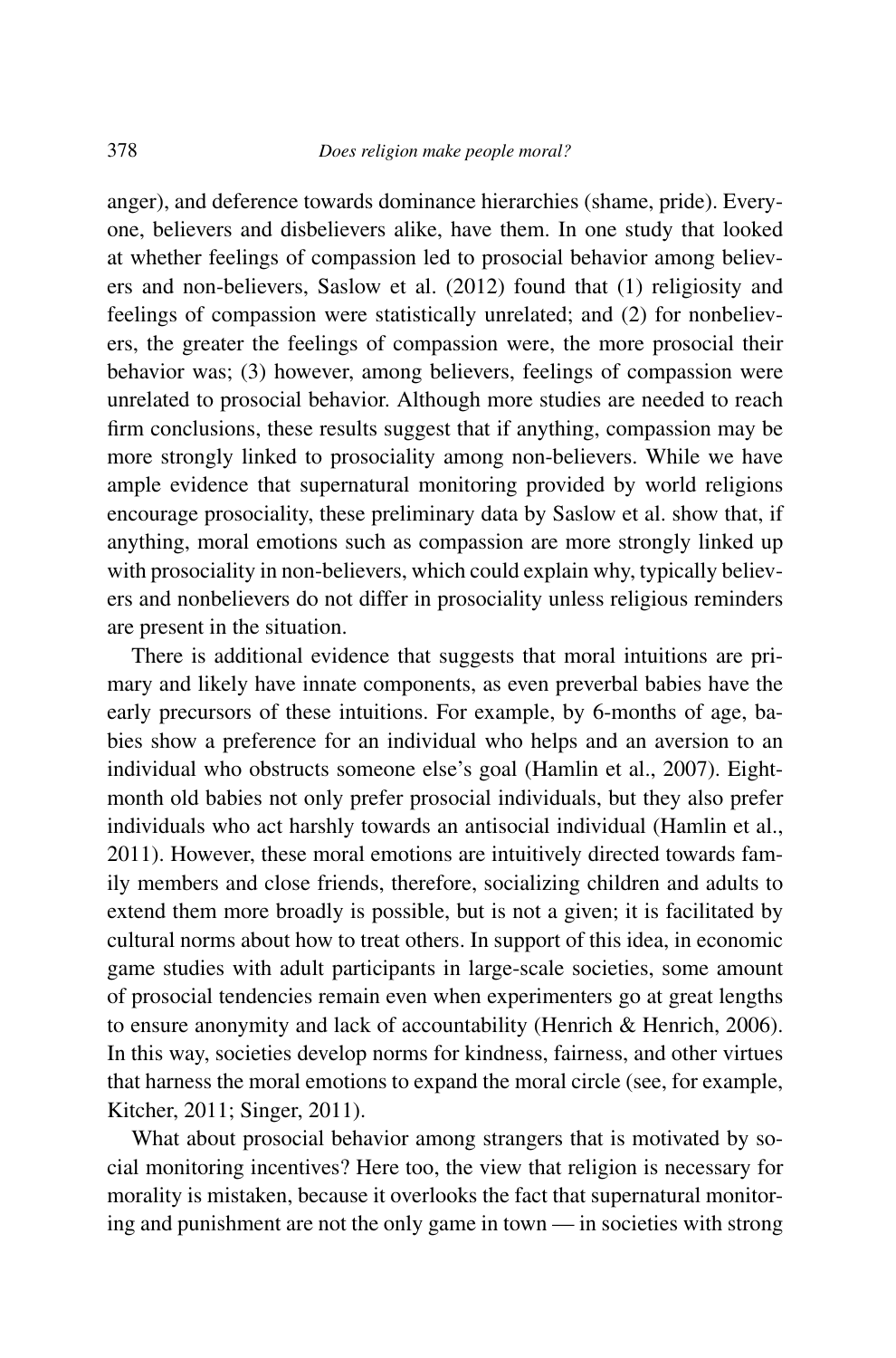rule of law, there are other social monitoring incentives and institutions that encourage prosociality. In particular, recent psychological and sociological evidence show that people exposed to strong secular rule of law are more trusting and prosocial than people exposed to weak or non-existent rule of law (Kauffman et al., 2003; Herrmann et al., 2008).

Where there are strong institutions that govern public life, that is, where people are reassured that, contracts are enforced, competition is fair, and cheaters will be detected and punished, there are high levels of trust and cooperation among strangers. Interestingly, the role of religion in public life declines as societies develop secular alternatives that serve similar functions (Norris & Inglehart, 2004; Norenzayan & Gervais, 2013). This means that atheists, as well as theists who are socialized in such secular societies are prosocial without (or in addition to) immediately being motivated by religion. This also explains why Scandinavian societies are some of the world's least religious societies but also the most cooperative and trusting ones (Zuckerman, 2008).

Secular sources of prosociality not only dampen religious zeal; they also appear to weaken believers' intuition that religion is necessary for morality. Thus, religious distrust of atheists, although common among many believers, is not immutable. All else being equal, believers who live in countries with strong secular institutions (as measured by the World Bank's rule of law index) are more willing to trust atheist politicians than equally devoted believers who live in countries with weak institutions (Norenzayan & Gervais, 2013). These cross cultural survey findings are also supported by experimental evidence, where causal pathways can be identified with more confidence. In studies done in Canada and the USA (countries that have strong rule of law), experimentally induced reminders of concepts such as court, police, and judge, that previously were found to increase generosity (Shariff & Norenzayan, 2007), also reduced believers' distrust of atheists, presumably by undermining the intuition that religion is necessary for morality, and by highlighting the fact that there are other, secular incentives that motivate prosocial behavior (Gervais & Norenzayan, 2012b).

## **5. Coda**

So does religion make people moral? This is a complex question with a complex answer. If, by 'moral', we mean 'prosocial towards strangers of one's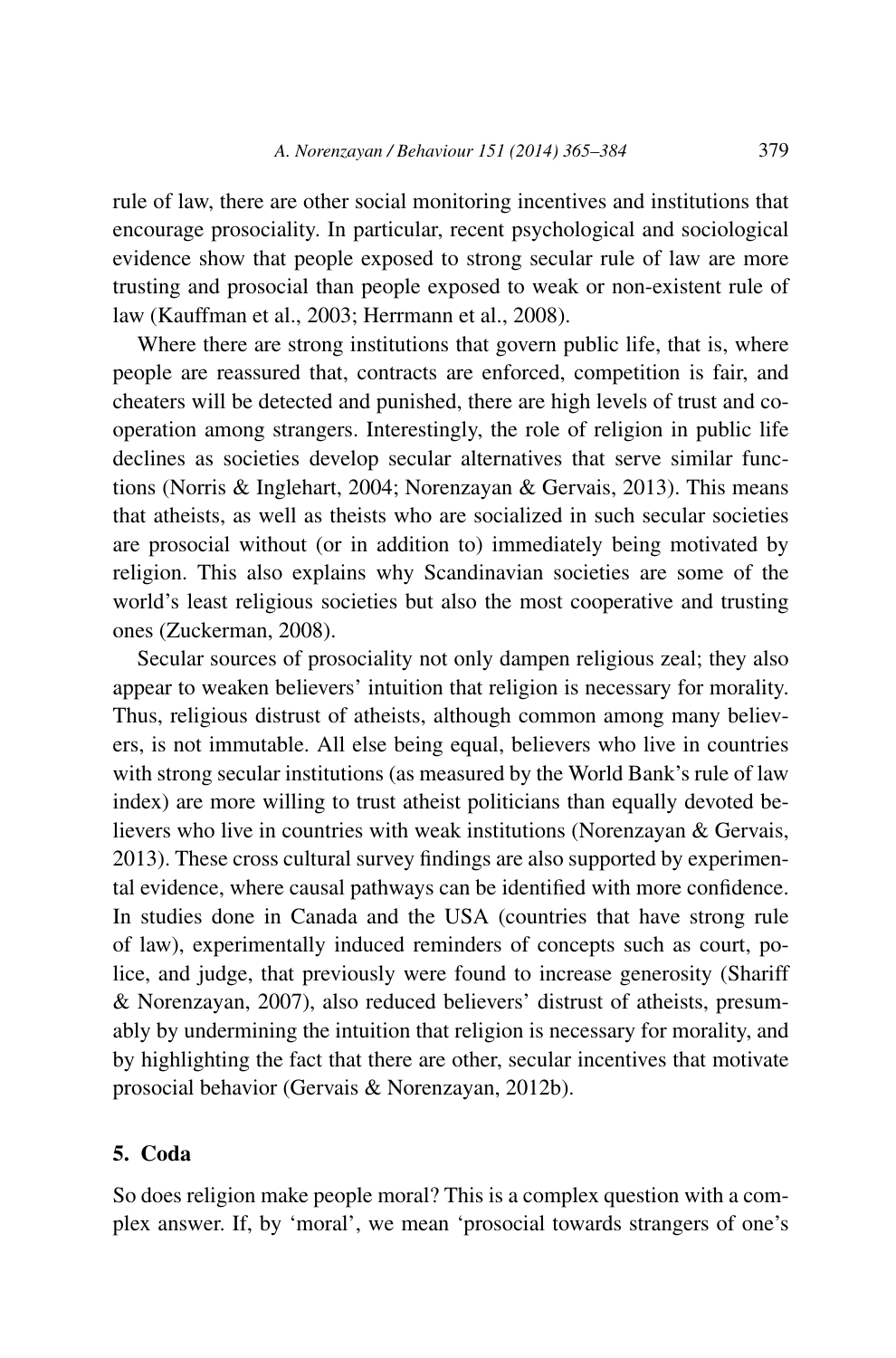imagined moral community', the growing evidence suggests that supernatural monitoring and related practices indeed are one factor that makes people act more prosocially towards others. However, this prosociality has its limits, it can turn toxic when religious groups feel threatened by rival groups, and in believers' distrust and exclusion of non-believers (Gervais & Norenzayan, 2013). Moreover, not all cultural variants of religion make people moral in this sense, and importantly, the best evidence we have suggests that the origins of religious cognition are unrelated to the origins of morality. Religious prosociality is therefore best explained as a cultural process, where supernatural beings, over time and in some places, became more omniscient, more omnipotent, and more moralizing. In doing so these gods spread by galvanizing large-scale cooperation at an unprecedented scale.

Importantly, these facts about religious prosociality are not incompatible with non-religious sources of moral systems, that is, secular humanism. This is partly because human beings are endowed with natural moral instincts that, although intuitively are directed towards family, friends, and allies, can, under the right conditions, be harnessed by cultural evolution to broaden the moral scope to include strangers. Moreover, supernatural monitoring draws on pre-existing social monitoring mechanisms that promote largescale cooperation once secular societies develop institutions that are capable of extending and solidifying the rule of law. Secular societies with effective institutions promote strong cooperative norms, and this is precisely where the vast majority of atheists live. Moreover, these institutions have replaced religious sources (and in some cases such as Northern Europe, much more effectively), and given birth to secular humanism, or a set of norms grounded in morality without reliance on gods. In some cases, majority atheist societies have become the most cooperative, peaceful, and prosperous societies in history (Zuckerman, 2008).

Finally, prosocial religions have been important cultural solutions that contributed to the creation of anonymous, moral communities, but clearly they are not necessary for morality. The same forces of cultural evolution that gave rise to prosocial religions with Big Gods also have, more recently, given rise to secular mechanisms that promote large-scale cooperation and trust. These social monitoring and norm-enforcement mechanisms, coupled with an innately given repertoire of moral emotions that can be harnessed to widen the scope of moral concern, have fashioned a new social phenomenon, perhaps even a novel social transition in human history: cooperative moral communities without belief in Big Gods.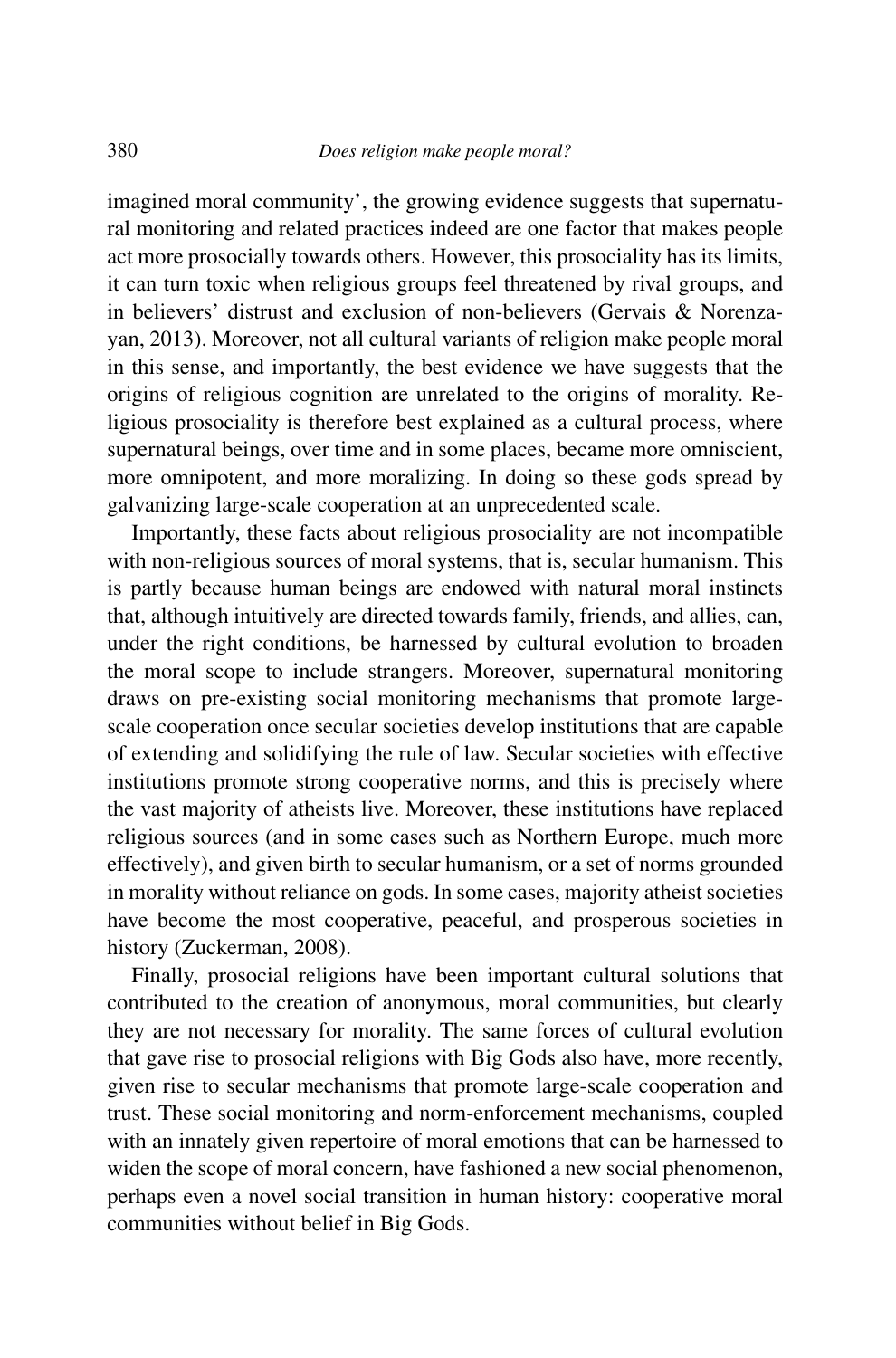### **References**

- Atran, S. & Henrich, J. (2010). The evolution of religion: how cognitive by-products, adaptive learning heuristics, ritual displays, and group competition generate deep commitments to prosocial religions. — Biol. Theor. 5: 18-30.
- Atran, S. & Norenzayan, A. (2004). Religion's evolutionary landscape: counterintuition, commitment, compassion, communion. — Behav. Brain Sci. 27: 713-770.
- Barrett, J.L. (2004). Why would anyone believe in God? AltaMira Press, Walnut Creek, CA.
- Bateson, M., Nettle, D. & Roberts, G. (2006). Cues of being watched enhance cooperation in a real-world setting. — Biol. Lett. 2: 412-414.
- Batson, C.D., Schoenrade, P. & Ventis, W.L. (1993). Religion and the individual: a socialpsychological perspective. — Oxford University Press, New York, NY.
- Baumard, N. & Boyer, P. (2013). Explaining moral religions. Trends Cogn. Sci. 17: 272- 280.
- Bering, J. (2011). The belief instinct: the psychology of souls, destiny, and the meaning of life. — W.W. Norton, New York, NY.
- Bloom, P. (2012). Religion, morality, evolution. Ann. Rev. Psychol. 63: 179-199.
- Blumner, R.E. (2011). Goodness without God. St. Petersburg Times, 8 July 2011.
- Boyer, P. (2001). Religion explained. Basic Books, New York, NY.
- Brooks, A.C. (2006). Who really cares: the surprising truth about compassionate conservatism. — Basic Books, New York, NY.
- Bulbulia, J. & Sosis, R.  $(2011)$ . Signalling theory and the evolutionary study of religions. Religion 41: 363-388.
- Cauvin, J. (1999). The birth of the gods and the origins of agriculture. Trans. T. Watkins. Cambridge University Press, Cambridge.
- Churchland, P.S. (2012). Braintrust: what neuroscience tells us about morality. Princeton University Press, Princeton, NJ.
- Clark, K.J. & Winslett, J.T. (2011). The evolutionary psychology of Chinese religion: Pre-Qin high gods as punishers and rewarders. — J. Am. Acad. Relig. 79: 928-960.
- Clarke, P. & Byrne, P. (1993). Religion defined and explained. Macmillan Press, London.
- Cohen, E., Mundry, R. & Kirschner, S. (in press). Religion, synchrony, and cooperation. Relig. Brain Behav.
- Darwin, C. (1859/1860). On the origins of species by means of natural selection. John Murray, London.
- Dawkins, R. (2006). The God delusion. Houghton Mifflin, Boston, MA.
- Dennett, D.C. (2006). Breaking the spell. Viking, New York, NY.
- de Waal, F. (2008). Putting the altruism back into altrusim: the evolution of empathy. Annu. Rev. Psychol. 59: 279-300.
- de Waal, F. (2013). The bonobo and the atheist: in search of humanism among the primates. — W.W. Norton, New York, NY.
- Doris, J., Harman, G., Nichols, S., Prinz, J., Sinnott-Armstrong, W. & Stich, S. (2012). The moral psychology handbook. — Oxford University Press, Oxford.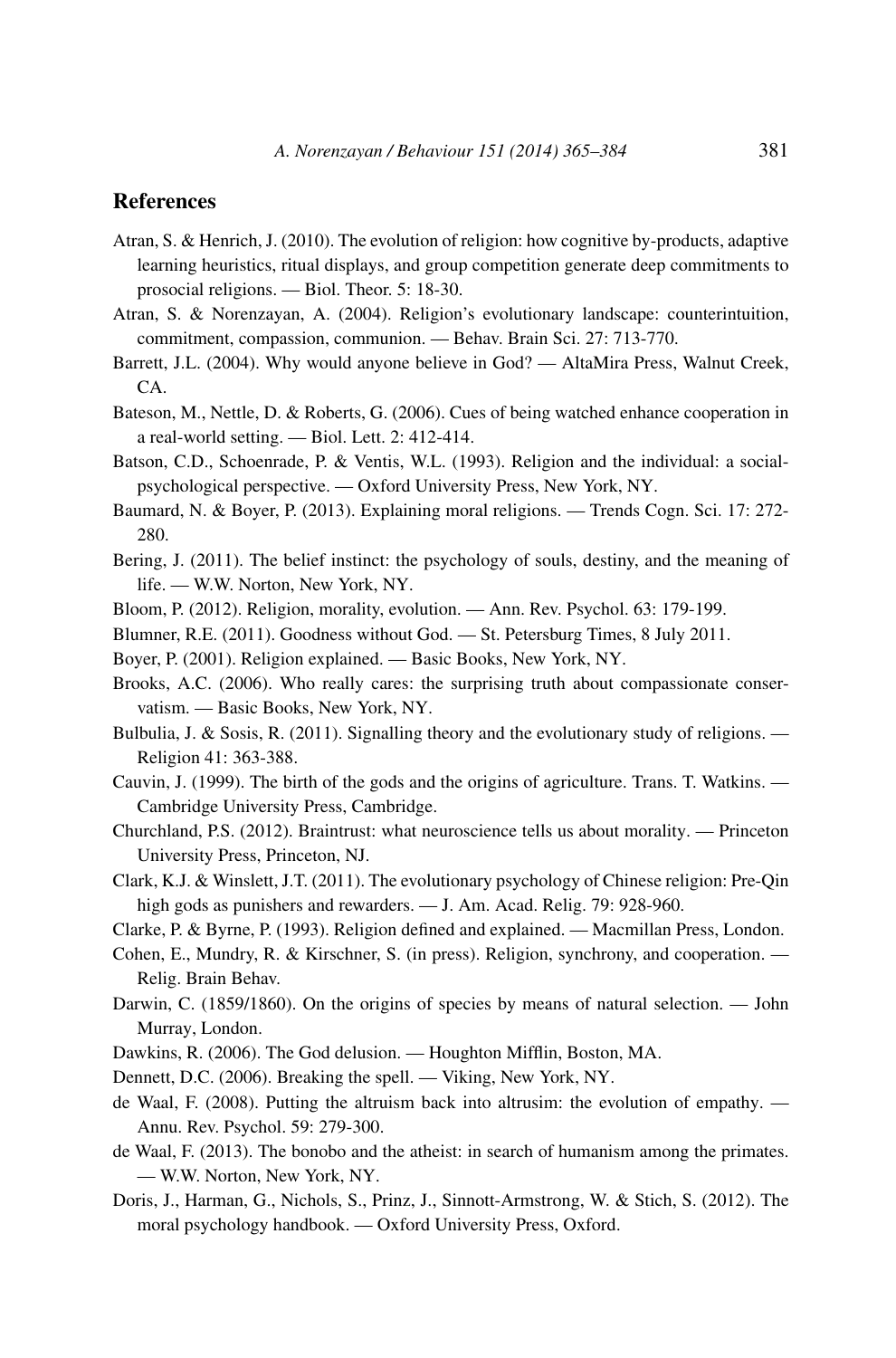- Durkheim, E. (1915/1995). The elementary forms of the religious life. Free Press, New York, NY.
- Edgell, P., Gerteis, J. & Hartmann, D. (2006). Atheists as "other": moral boundaries and cultural membership in American society. — Am. Sociol. Rev. 71: 211-234.
- Fehr, E. & Fischbacher, U. (2003). The nature of human altruism. Nature 425: 785-791.
- Gervais, W.M. & Norenzayan, A. (2012a). Like a camera in the sky? Thinking about God increases public self-awareness and socially desirable responding. — J. Exp. Soc. Pychol. 48: 298-302.
- Gervais, W.M. & Norenzayan, A. (2012b). Reminders of secular authority reduce believers' distrust of atheists. — Psychol. Sci. 23: 483-491.
- Gervais, W.M. & Norenzayan, A. (2013). Religion and the origins of anti-atheist prejudice. In: Intolerance and conflict: a scientific and conceptual investigation (Clarke, S., Powell, R. & Savulescu, J., eds). Oxford University Press, Oxford, p. 126-145.
- Gervais, W.M., Shariff, A.F. & Norenzayan, A. (2011). Do you believe in atheists? Distrust is central to anti-atheist prejudice. — J. Personality Soc. Psychol. 101: 1189-1206.
- Haidt, J. (2012). The righteous mind: why good people are divided by politics and religion. — Pantheon Books, New York, NY.
- Hamlin, J.K., Wynn, K. & Bloom, P. (2007). Social evaluation by preverbal infants. Nature 450: 557-559.
- Hamlin, J.K., Wynn, K., Bloom, P. & Mahajan, N. (2011). How infants and toddlers react to antisocial others. — Proc. Natl. Acad, Sci. USA 108: 19931-19936.
- Henrich, J., Ensimger, J., McElreath, R., Barr, A., Barrett, C., Bolyanatz, A., Cardenas, J.C., Gurven, M., Gwako, E., Henrich, N., Lesorogol, C., Marlowe, F., Tracer, D. & Ziker, J. (2010). Markets, religion, community size, and the evolution of fairness and punishment. — Science 327: 1480-1484.
- Henrich, N.S. & Henrich, J. (2007). Why humans cooperate: a cultural and evolutionary explanation. — Oxford University Press, Oxford.
- Herrmann, B., Thöni, C. & Gächter, S. (2008). Antisocial punishment across societies. Science 319: 1362-1367.
- Johnson, D.D. (2005). God's punishment and public goods. Human Nature 16: 410-446.
- Kauffman, D.A., Kraay, A. & Mastruzzi, M. (2003). Governance matters III: Governance indicators for 1996–2002. — World Bank Econ. Rev. 18: 253-287.
- Kelly, R.L. (1995). The foraging spectrum: diversity in hunter-gatherer lifeways. Smithsonian Institution Press, Washington, DC.
- Kitcher, P. (2011). The ethical project. Harvard University Press, Cambridge, MA.
- Laurin, K., Shariff, A.F., Henrich, J. & Kay, A.C. (2012). Outsourcing punishment to god: beliefs in divine control reduce earthly punishment. — Proc. Roy. Soc. Lond. B: Biol. Sci. 279: 3272-3281.
- Locke, J. (1983). A letter concerning toleration. Hackett, Indianapolis, IN.
- Malhotra, D. (2008). (When) Are religious people nicer? Religious salience and the "Sunday Effect" on prosocial behavior. — Judgm. Decis. Making 5: 138-143.
- Marcus, J. & Flannery, K.V. (2004). The coevolution of ritual and society: new 14C dates from ancient Mexico. — Proc. Natl. Acad, Sci. USA 101: 18257-18261.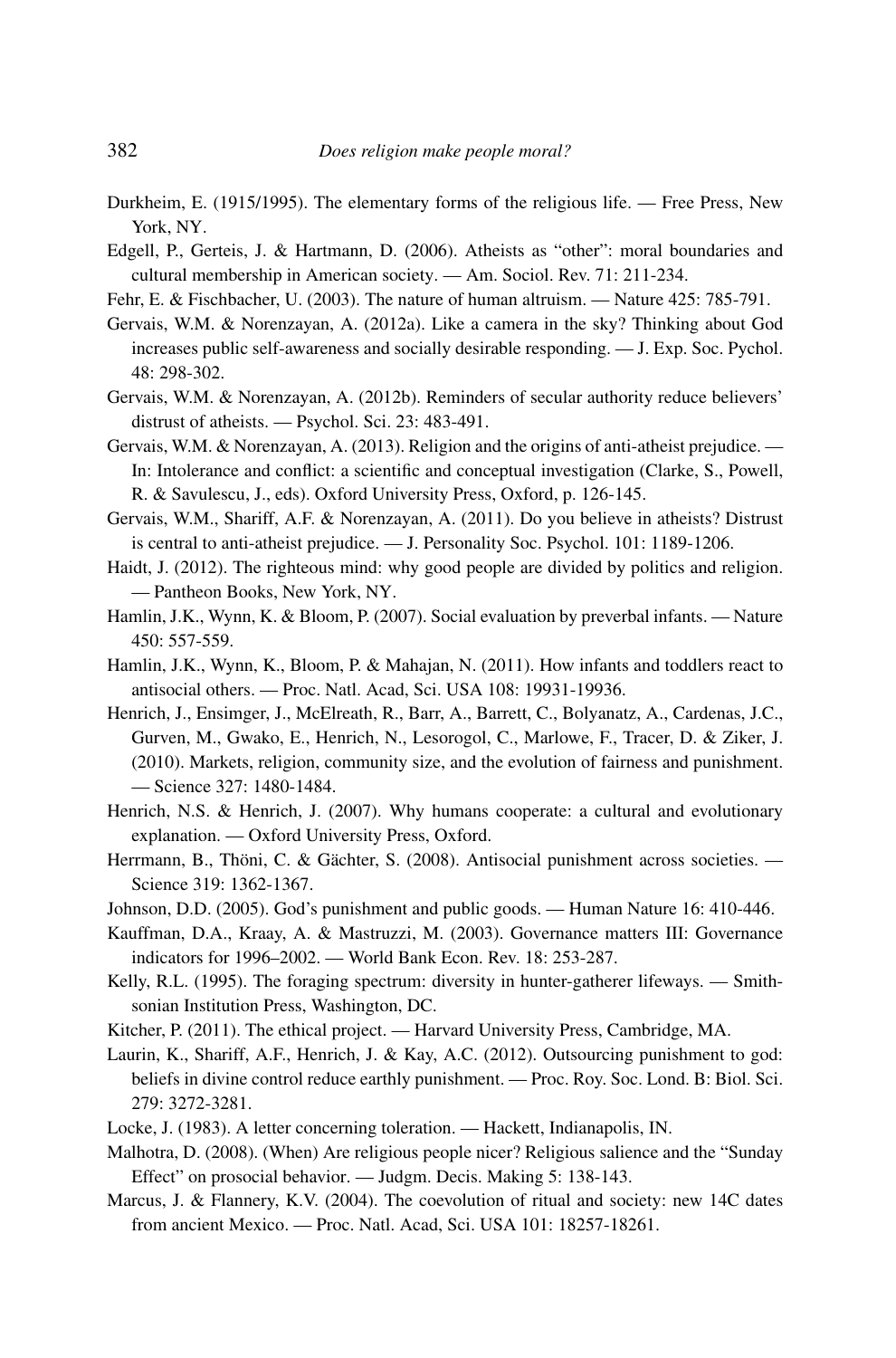- Marlowe, F.W. (2010). The Hadza: hunter–gatherers of Tanzania. University of California Press, Berkeley, CA.
- McKay, R., Efferson, C., Whitehouse, H. & Fehr, E. (2011). Wrath of God: religious primes and punishment. — Proc. Roy. Soc. Lond. B: Biol. Sci. 278: 1858-1863.
- Norenzayan, A. (2013). Big Gods: how religion transformed cooperation and conflict. Princeton University Press, Princeton, NJ.
- Norenzayan, A. & Gervais, W.M. (2013). The origins of religious disbelief. Trends Cogn. Sci. 17: 20-25.
- Norenzayan, A. & Shariff, A.F. (2008). The origin and evolution of religious prosociality. Science 322: 58-62.
- Norenzayan, A., Henrich, J. & Slingerland, E. (in press). Religious prosociality: a synthesis. — In: Cultural evolution (Richerson, P. & Christiansen, M., eds). MIT Press, Cambridge, MA.
- Norris, P. & Inglehart, R. (2004). Sacred and secular: religion and politics worldwide. Cambridge University Press, Cambridge.
- Paper, J. (2012). Response to Kelly James Clark & Justin T. Winslett, "The evolutionary psychology of Chinese religion: Pre-Qin high gods as punishers and rewarders". — J. Am. Acad. Relig. 80: 518-521.
- Piazza, J., Bering, J.M. & Ingram, G. (2011). "Princess Alice is watching you": children's belief in an invisible person inhibits cheating. — J. Exp. Child Psychol. 109: 311-320.
- Powell, A., Shennan, S. & Thomas, M.G. (2009). Late Pleistocene demography and the appearance of modern human behavior. — Science 324: 1298-1301.
- Purzycki, B.G. (2011). Tyvan cher eezi and the sociological constraints of supernatural agents' minds. — Relig. Brain Behav. 1: 31-45.
- Randolph-Seng, B. & Nielsen, M.E. (2007). Honesty: one effect of primed religious representations. — Int. J. Psychol. Relig. 17: 303-315.
- Richerson, P.J. & Boyd, R. (2005). Not by genes alone: how culture transformed human evolution. — University of Chicago Press, Chicago, IL.
- Roes, F.L. & Raymond, M. (2003). Belief in moralizing gods. Evol. Hum. Behav. 24: 126-135.
- Saslow, L.R., Willer, R., Feinberg, M., Piff, P.K., Clark, K., Keltner, D. & Saturn, S.R. (2012). My brother's keeper? Compassion predicts generosity more among less religious individuals. — Soc. Psychol. Personal. Sci. 4: 31-38.
- Schloss, J.P. & Murray, M.J. (2011). Evolutionary accounts of belief in supernatural punishment: a critical review. — Relig. Brain Behav. 1: 46-99.
- Schmidt, K. (2010). Göbekli Tepe the Stone Age Sanctuaries. New results of ongoing excavations with a special focus on sculptures and high reliefs. — Doc. Praehistor. XXXVII: 239-256.
- Seabright, P. (2004). In the company of strangers: a natural history of economic life. Princeton University Press, Princeton, NJ.
- Shariff, A.F. & Norenzayan, A. (2007). God is watching you: priming god concepts increases prosocial behavior in an anonymous economic game. — Psychol. Sci. 18: 803-809.